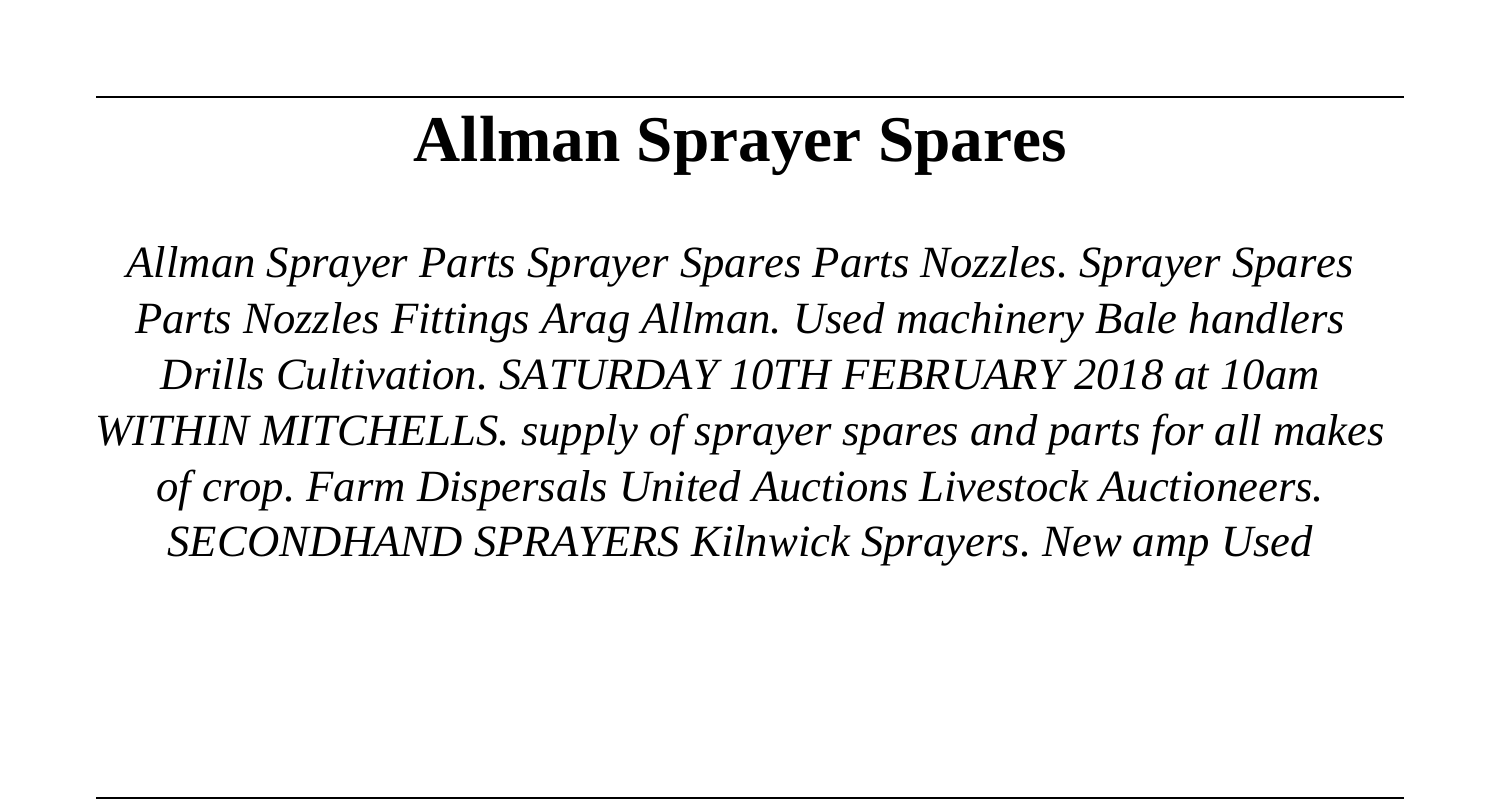*Machinery and Parts for Sale Beckett. Displenish Sale at Bridgefoot Kemnay ANM Group*

**Allman Sprayer Parts Sprayer Spares Parts Nozzles** June 23rd, 2018 - Unfortunately E Allman Co Ltd have ceased trad However if you are in need of spare parts for your old Allman Sprayer please don t hesitate to give' '**SPRAYER SPARES PARTS NOZZLES FITTINGS ARAG ALLMAN**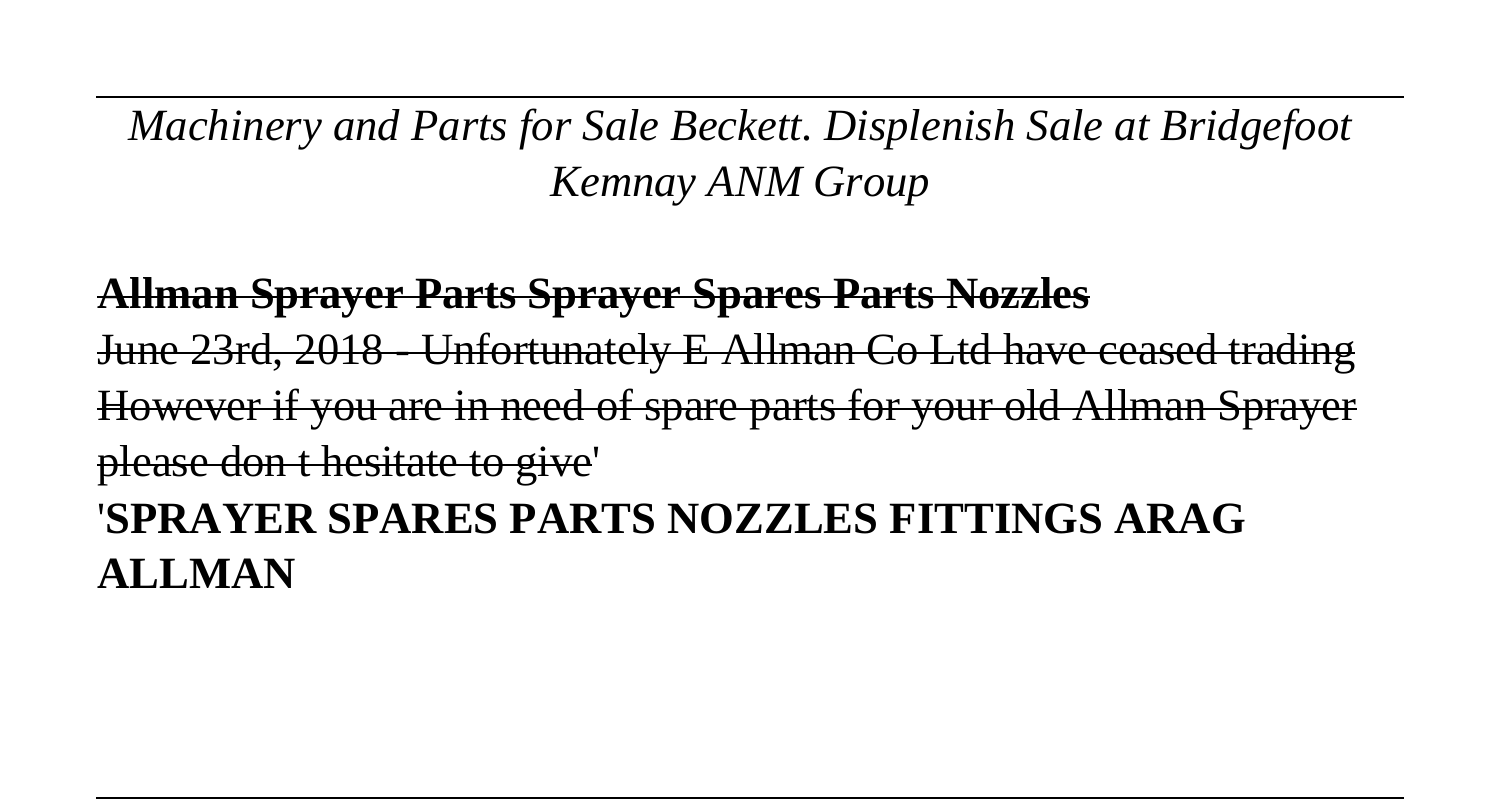### JUNE 23RD, 2018 - SUPPLYING SPRAYER SPARES PARTS NOZZLES ARAG FITTINGS FILTERS AR ANNOVI REVERBERI UDOR AMP IMOVILLI DIAPHRAGM PUMPS AND SPARES BALL VALVES AND ALLMAN'

'**USED MACHINERY BALE HANDLERS DRILLS CULTIVATION**

JUNE 24TH, 2018 - BUY USED MACHINERY INCLUDING USED BALE HANDLERS USED DRILLS

USED CULTIVATION USED FERTILISER SPREADERS USED FORAGE WAGONS USED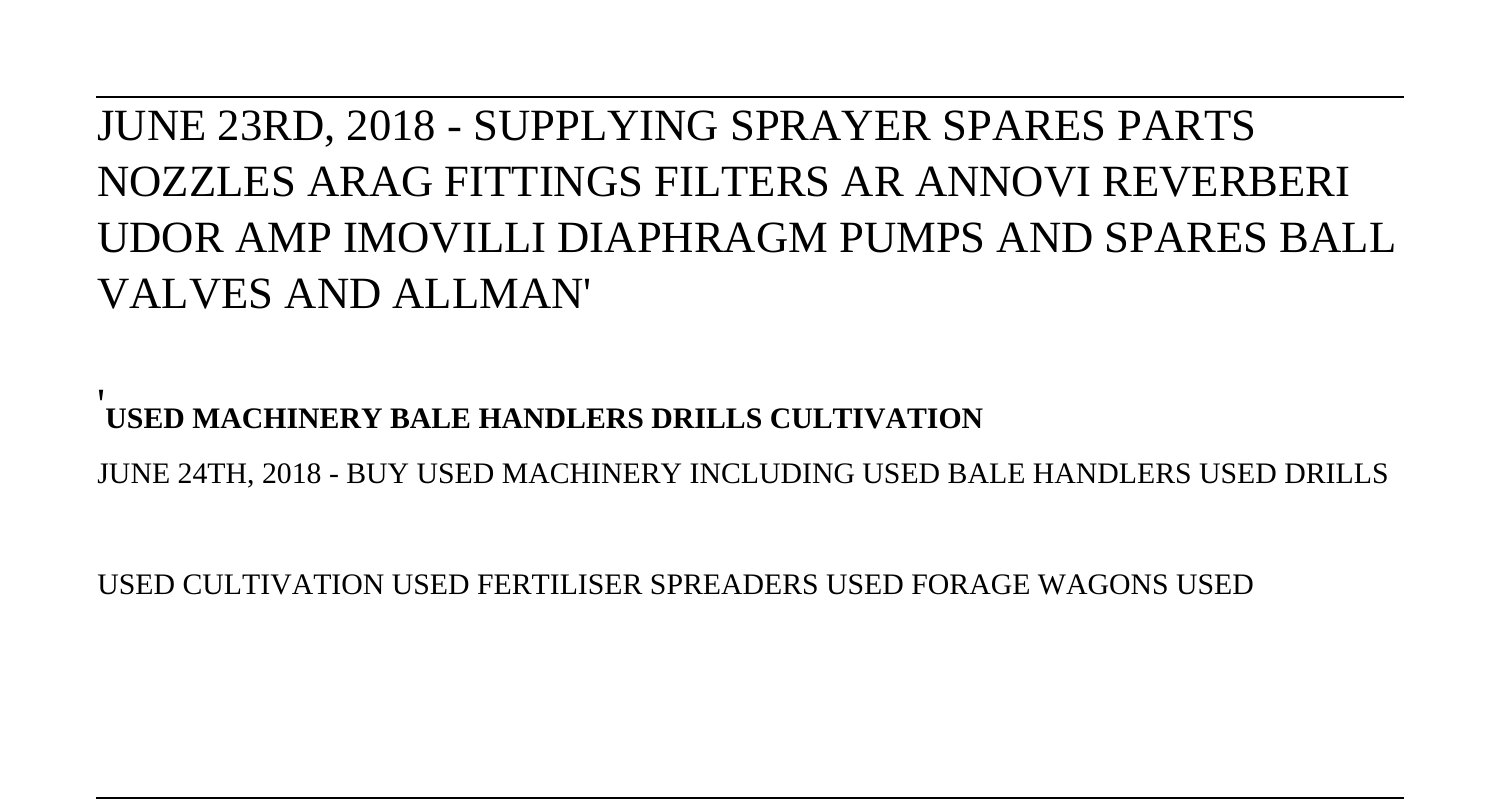HARROWS USED HEDGECUTTERS USED MANURE SPREADERS USED MOWERS USED POUGHS ROLLERS USED SPRAYERS USED TEDDERS USED TOPPERS'

### '**SATURDAY 10TH FEBRUARY 2018 At 10am WITHIN MITCHELLS**

June 21st, 2018 - SATURDAY 10TH FEBRUARY 2018 At 10am WITHIN MITCHELLS AUCTION COCKERMOUTH CA13 0QQ Farm Machinery Sale On Behalf Of J Amp M Sanderson Woodside Farm Dean Tractors Amp Bikes''**SUPPLY OF SPRAYER SPARES AND PARTS FOR ALL MAKES OF CROP**

JUNE 24TH, 2018 - SPRAYER PARTS SPECIALIST STOCK A COMPREHENSIVE RANGE OF

SPRAYER SPARES FOR THE CROP SPRAYING INDUSTRY WE ARE AGENTS FOR KNIGHT SPRAYERS TEAM SPRAYERS HYPRO NOZZLES TEEJET AR PUMPS DEFY 3D NOZZLES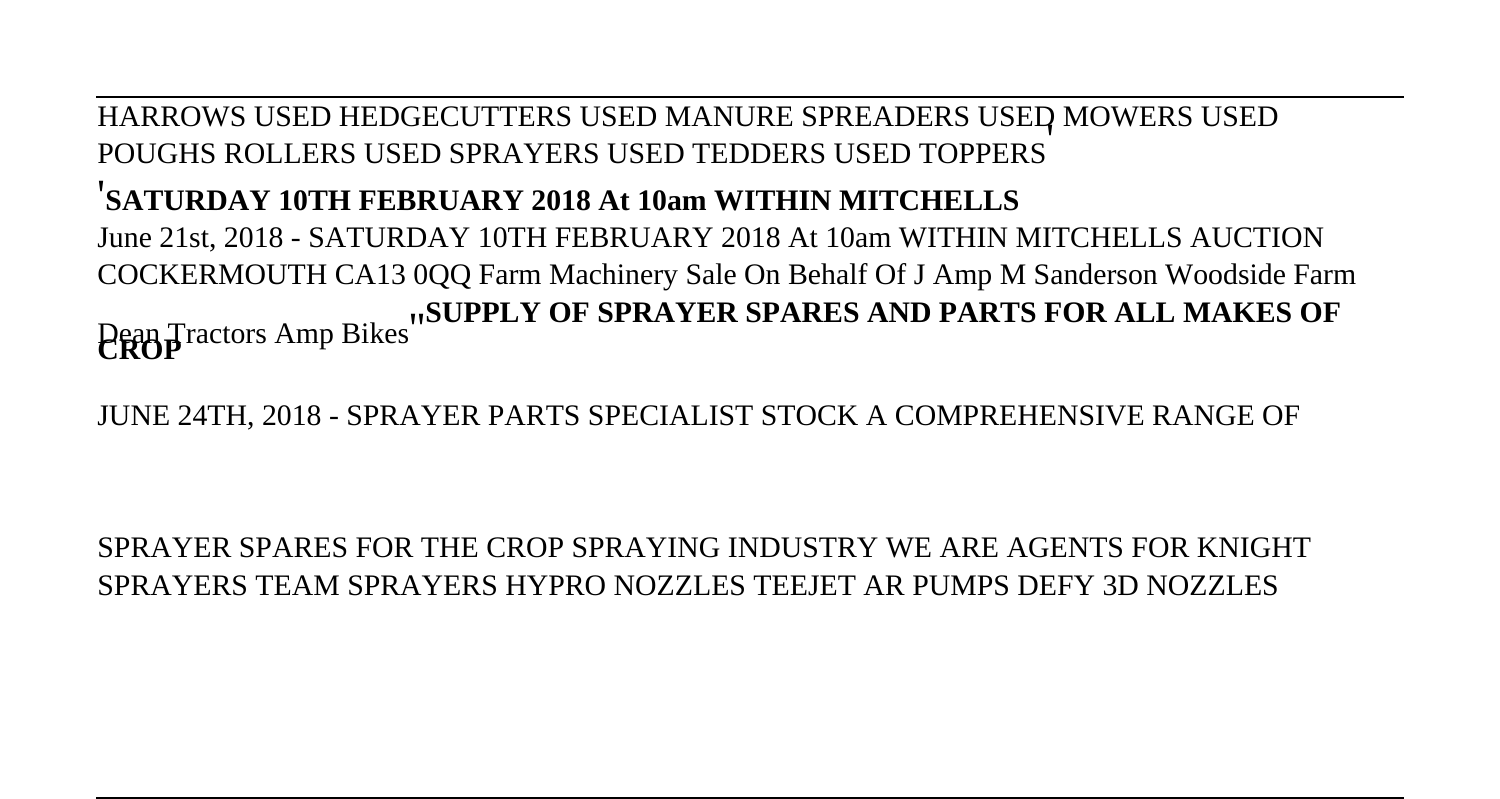'**Farm Dispersals United Auctions Livestock Auctioneers June 21st, 2018 - Next generation take the hammer for May Bull Sales United Auctions is putting an experienced team of rising star auctioneers at the helm of the Stirli**  $\hat{A}$ **» Read More**  $\hat{A}$ **»** "secondhand **sprayers kilnwick sprayers**

'

june 22nd, 2018 - our second hand sprayers are continually changing with options of tractor mounted trailed

and front mounted from a variety of manufacturers including knight hardi allman etc please see sections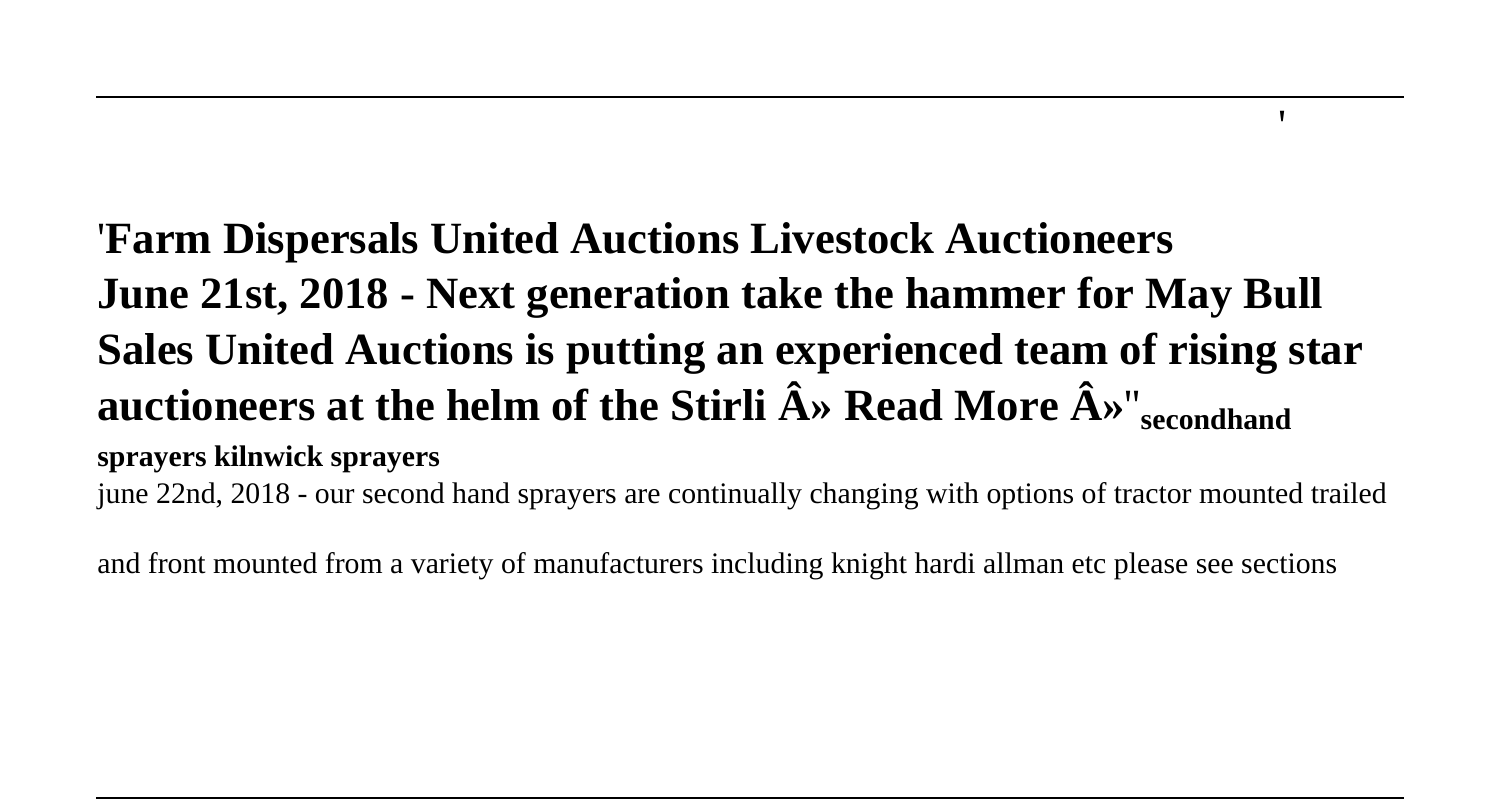## **below**<br>helow<br> $\frac{1}{10}$ **NEW AMP USED MACHINERY AND PARTS FOR SALE BECKETT**

JUNE 24TH, 2018 - 110 HP JD ENGINE YEAR 1995 9200 HOURS 24M BOOM SERVICED BY

#### BATEMAN OWNER DRIVEN MOT JUNE 2018 58 65R 22 5 TYRES AMP 320 85R 32 0 TYRES SPARE

SET AVAILABLE'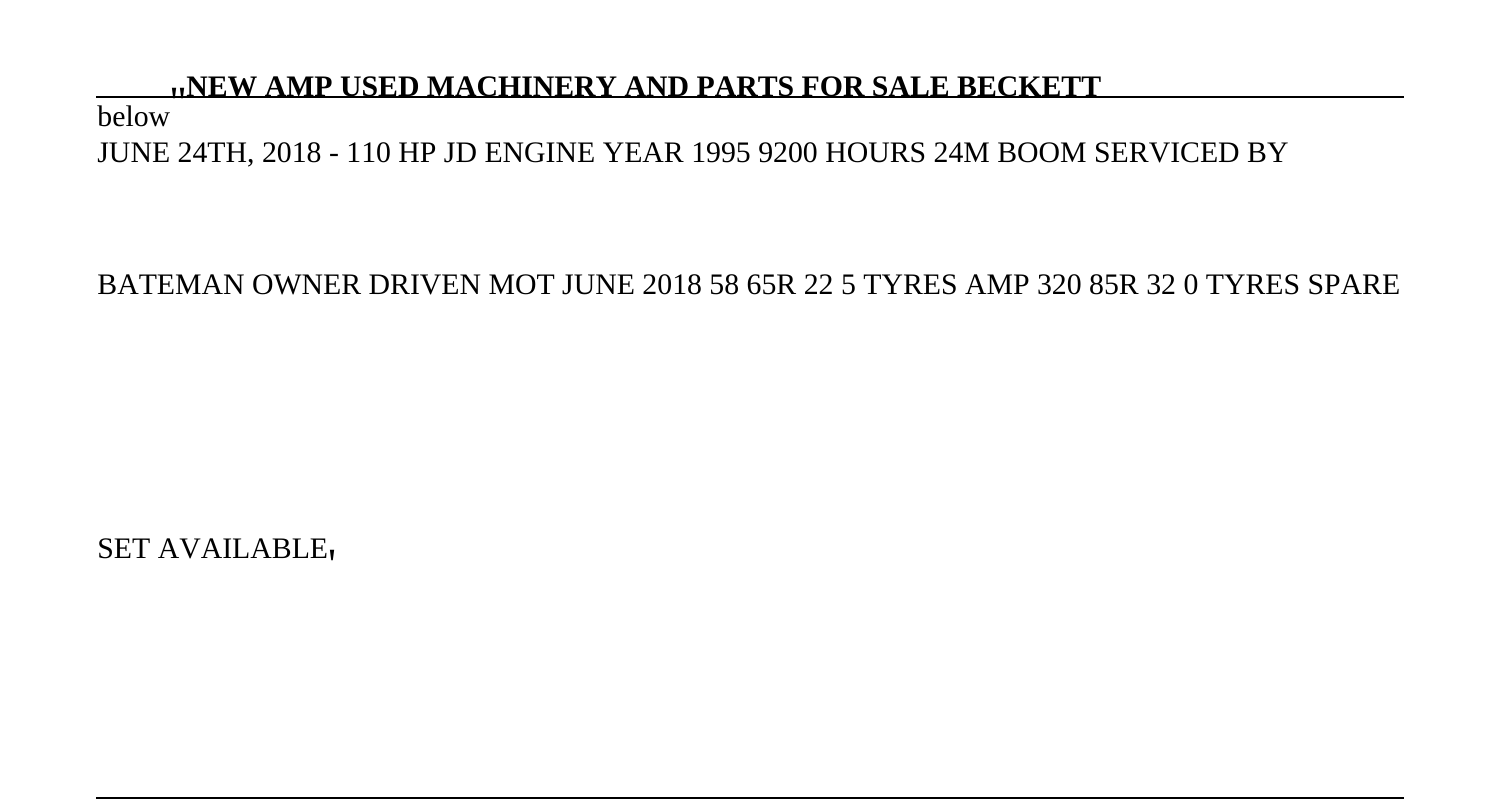'**displenish sale at bridgefoot kemnay anm group**

june 22nd, 2018 - on saturday 2nd december at 10 30 am at bridgefoot kemnay ab51 5lp instructed by a

fordyce amp sons mf 6465 dynashift 4wd tractor 3634hrs 54 reg mf 6150 dynashift 4wd tractor 7513hrs p

reg terex 860 elite digger c w backactor 6392hrs 2006 case international 885xl tractor 7624hrs e reg